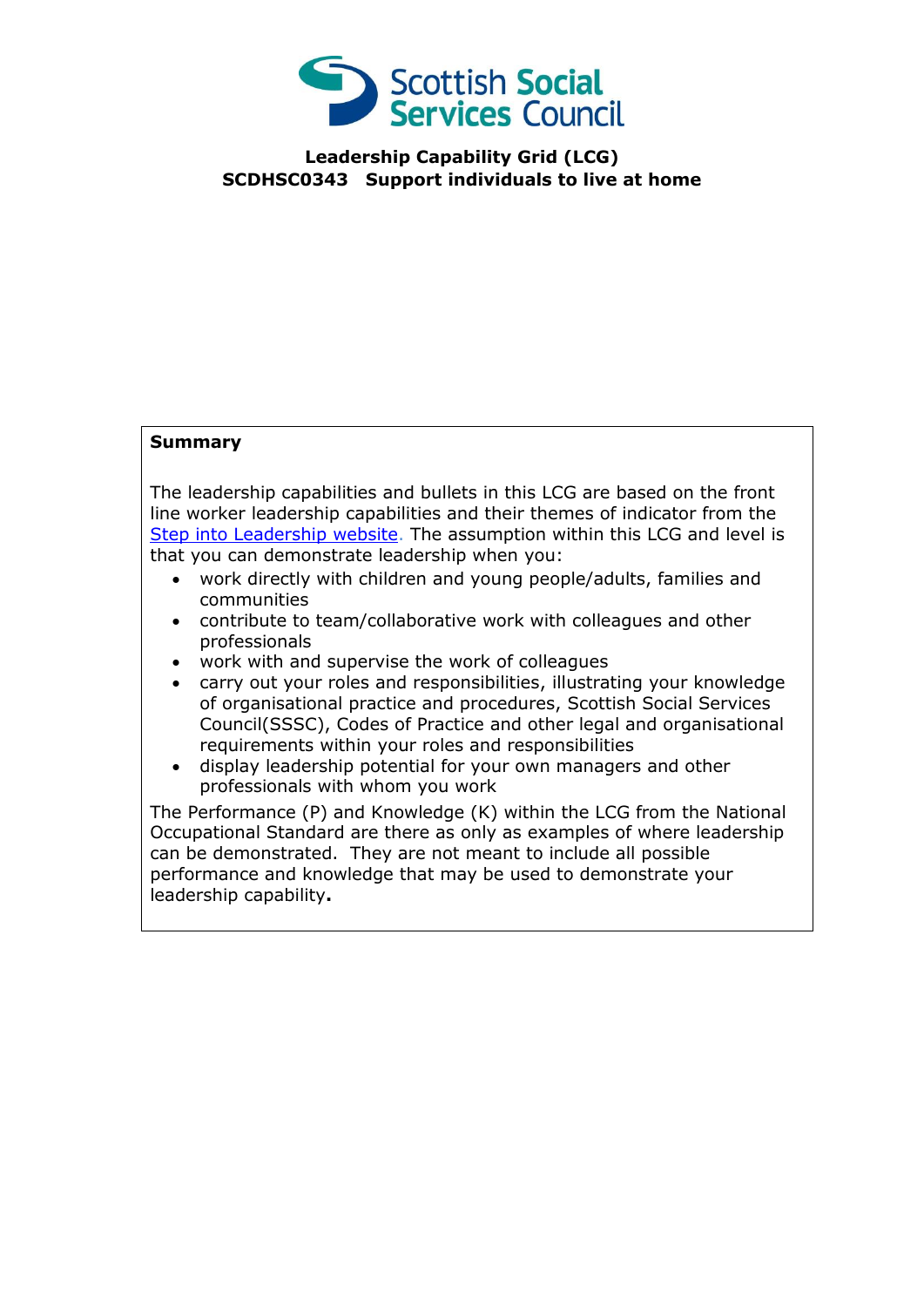

## **Leadership Capability Grid (LCG) SCDHSC0343 Support individuals to live at home**

| Leadership<br>capabilities         | When supporting individuals to live at home you can demonstrate<br>leadership capabilities by:                                                                                                                                                                                                                                                                                                                                                                                                                                                                                                                                                                                                                                                                                                                                                                                                                                                                                                                                                                                                      |
|------------------------------------|-----------------------------------------------------------------------------------------------------------------------------------------------------------------------------------------------------------------------------------------------------------------------------------------------------------------------------------------------------------------------------------------------------------------------------------------------------------------------------------------------------------------------------------------------------------------------------------------------------------------------------------------------------------------------------------------------------------------------------------------------------------------------------------------------------------------------------------------------------------------------------------------------------------------------------------------------------------------------------------------------------------------------------------------------------------------------------------------------------|
| <b>Vision</b>                      | Providing a vision for those with whom you work and your organisation<br>when you:                                                                                                                                                                                                                                                                                                                                                                                                                                                                                                                                                                                                                                                                                                                                                                                                                                                                                                                                                                                                                  |
|                                    | • See how best to make a difference when providing active support (P1-<br>5, 7-18, 20-22; K1-5, 11, 16, 24-25, 35-42)<br>Communicate and promote ownership of the vision when working with<br>$\bullet$<br>the individual (P1-5, 7-18, 20-22; K1-5, 11, 16, 24-25, 35-42), seeking<br>providing active support (P1-5, 7-18, 20-22; K1-5, 11, 16, 24-25, 35-<br>42), providing extra support (P3; K20, 42), working with others (P3-<br>5, 9, 10, 12-14, 16-18, 20-22), review and evaluation (P10-11, 16 - 22)<br>and recording and reporting $(P23)$<br>Promote social service values through active participation and<br>$\bullet$<br>personalisation (P1-5, 7-18, 20-22 K 1-5, 11, 13-19; 28, 30), when<br>working others (P3-5, 9, 10, 12-14, 16-18, 20-22) and when recoding<br>and reporting $(P23)$<br>See the bigger picture when identifying, reviewing and evaluating<br>$\bullet$<br>resources, services and provision ( $P_6$ , 9-11, 16 -22) and demonstrating<br>knowledge and practice of organisational, local and national policies and<br>procedures (P23; K6, 8-9, 26-27, 32-34) |
| Self-<br>leadership                | Displaying self leadership when you:<br>• Demonstrate and adapt leadership when supporting individuals to live at<br>home (All $P$ ; K23)<br>Improve own leadership by and self reflection $(K23)$<br>Take intelligent risks when supporting individuals to live at home<br>(P4,<br>6, 9, 16-22; $K26-31$ )<br>Demonstrate and promote resilience (P2-23; K3, 4, 19, 30)<br>Challenge discrimination and oppression (K1, 4, 30, 39)                                                                                                                                                                                                                                                                                                                                                                                                                                                                                                                                                                                                                                                                 |
| <b>Motivating</b><br>and inspiring | Motivating and inspiring others when you:<br>• Inspire people by personal example (P1-5, 7-18, 20-22; K14-20)<br>• Recognise and value the contribution of others (P1-5, 7-18, 20-22; K 9-<br>10, 20)<br>Support the creation of a learning and performance culture (P1-18, 20-<br>22; K16-20, 23, 37)                                                                                                                                                                                                                                                                                                                                                                                                                                                                                                                                                                                                                                                                                                                                                                                              |
| <b>Empowering</b>                  | Empowering people when you:<br>Enable leadership at all levels (P1-5, 7-18, 20-22; K8-9; 16-20)<br>Support the creation of a knowledge and management culture by<br>seeking and providing information to enable understanding (P4-5, 10,<br>14, 19; K16-20, 23; 37)<br>Promote professional autonomy (P1-5, 7-18, 20-22; K16-20, 23-25)<br>• Involve people in development and improvement ( $P1-18$ , 20-22; K16-<br>20)                                                                                                                                                                                                                                                                                                                                                                                                                                                                                                                                                                                                                                                                           |